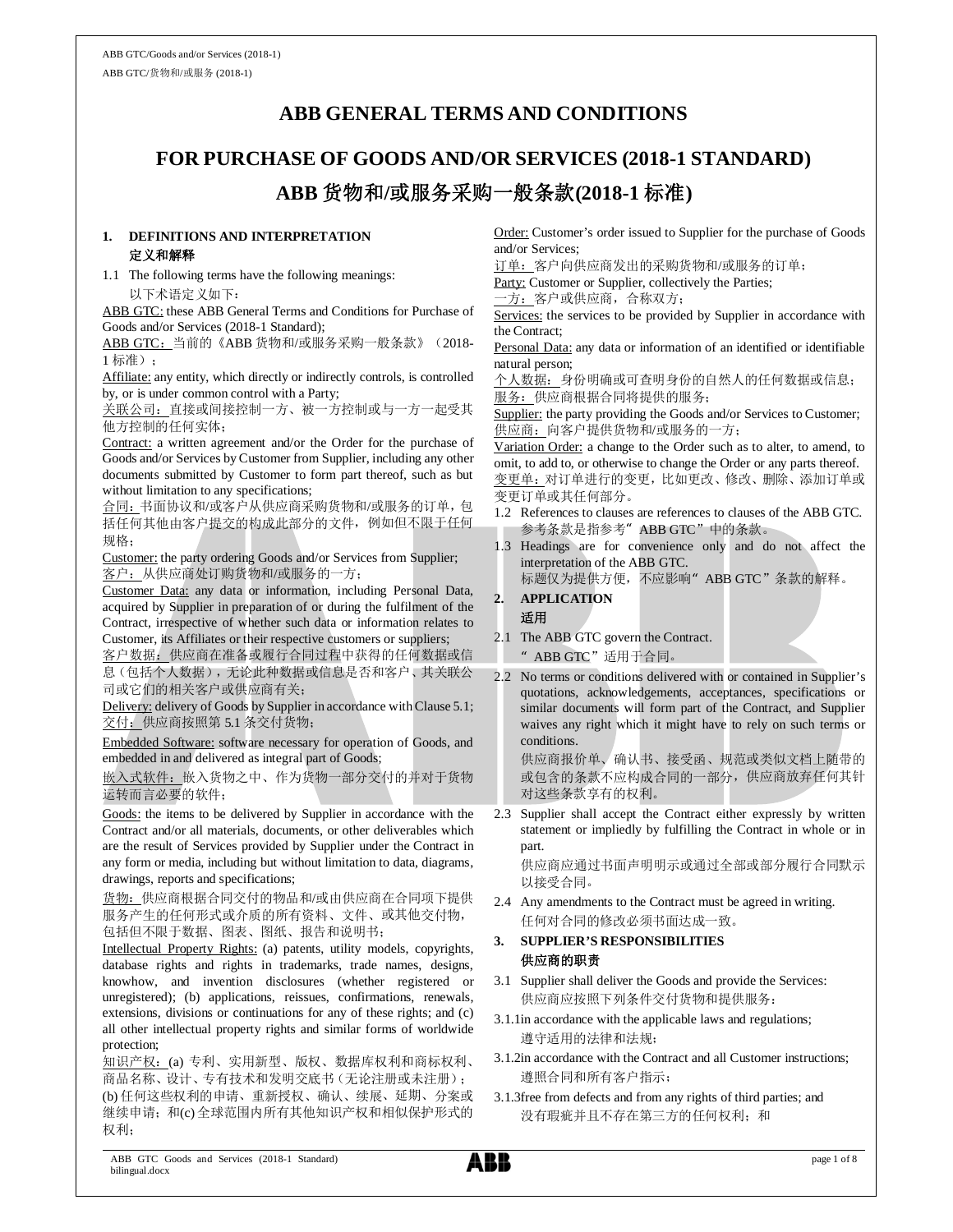#### ABB GTC/Goods and/or Services (2018-1) ABB GTC/货物和/或服务 (2018-1)

3.1.4fit for any particular purpose specified in the Contract or, in absence thereof, fit for the purposes for which such Goods and/or Services would ordinarily be used.

适合于合同中载明的任何特别目的,如未载明,则适合于货 物和/或服务的通常使用目的。

3.2 Supplier shall ensure that the Goods are packed according to industry standards and in a manner adequate to preserve and protect the Goods.

供应商应确保货物根据行业标准和以足以保存和保护货物的 方式包装。

3.3 When Customer identifies quality related issues on the part of Supplier, Customer will notify Supplier thereof. Notwithstanding other remedies available to Customer under the Contract, Customer may instruct Supplier to undertake at Supplier's risk and expense an analysis into the root cause(s) of the quality related issues; such analysis being undertaken and reported to Customer within ten (10) calendar days of the notification of the quality related issue(s). Customer reserves the right to undertake an audit of Supplier based on the results of the root cause analysis or where Supplier fails to comply with this Clause.

当客户发现供应商有与质量相关的问题,客户将通知供应商。 尽管合同下客户享有其他的救济措施,客户可以指示供应商 自担风险和费用对质量相关问题的根本原因进行分析;此种 分析应自客户发出质量相关问题的通知之日起的十(10)个 日历日内做出并报告给客户。客户保留基于供应商根本原因 分析结果或在供应商未遵守此条款时对供应商进行审计的权 利。

3.4 Customer may issue Variation Orders to Supplier, and Supplier shall carry out such Variation Orders. If any Variation Order cause an increase or decrease in the cost of, or the time required for the performance of, any Services or Goods, an equitable adjustment shall be made in the purchase price and/or Delivery schedule in writing. Any Supplier claim for adjustment under this Clause will be deemed waived unless asserted within thirty (30) calendar days from Supplier's receipt of the Variation Order. Variation Orders requested by Supplier only become effective after written confirmation by Customer.

客户可向供应商下达变更单,且供应商应履行此种变更单。 如果变更单构成任何服务或货物的费用或履行时间的增加或 减少,应通过书面形式对采购价格和/或交付时间表进行公平 的调整。除非供应商自收到变更单起三十(30)个日历日内 主张,否则供应商将被视为放弃任何在此条款下对调整的要 求。供应商要求的变更单仅在由客户书面确认后才有效。

3.5 Supplier must not suspend the Delivery of any Goods or the provision of any Services.

供应商不得推迟任何货物的交付或服务的提供。

3.6 Supplier assumes full and exclusive responsibility for any occupational accident or disease occurred to its employees and its subcontractors in relation to the provision of the Goods and/or **Services** 

供应商对其员工和其分包商发生的与提供货物和/或服务有 关的任何职业事故或疾病承担完全的排他性的责任。

3.7 Supplier is solely and exclusively responsible for any claims and/or lawsuits filed by its employees and/or subcontractors, and shall, without any limitations, defend, indemnify and hold Customer harmless from and against any claim, proceeding, action, fine, loss, cost, damages and expenses arising out of or relating to any such claims and/or lawsuits, and any noncompliance with legislation, regulations, codes of practice, guidance and other requirements of any relevant government or governmental agency applicable to Supplier, its employees or subcontractors. Supplier undertakes to appear in court at its own cost if requested by Customer, acknowledging its status as sole and exclusive employer, and to provide Customer with all requested documentation and information necessary to ensure proper legal defence of Customer in court.

供应商单独及排他性地对由其员工和/或分包商提起的任何 索赔和/或诉讼负责,且应无限制地为客户辩护、赔偿客户并 使客户免受由任何此种索赔和/或诉讼,和任何违反法律、法 规、规范、指引和其他任何适用于供应商、其员工或分包商 的相关政府或政府机构的要求而导致或与其有关的任何索赔、 诉讼、行动、罚款、损失、费用、损害和支出。供应商承诺, 如客户要求,其会自担费用出庭,并承认其单独和排他性的 雇主身份,并向客户提供保证能使客户在法庭中有适当的法 律辩护的所有所需文件和信息。

3.8 Customer is authorized to make any payments due to Supplier's employees and subcontractors providing Goods and/or Services under the Contract, in order to avoid lawsuits, liens or encumbrances. Such payments may be made through withholding Supplier's credits, offsetting or in any other way. Supplier shall provide any support requested by Customer with regard to such payments and indemnify Customer for any payments made.

为避免诉讼、留置或抵押,客户被授权向合同项下提供货物 和/或服务的供应商的员工和分包商支付任何到期款项。此种 付款通过扣除给予供应商的信用额度、抵消或任何其他方式 来进行。供应商应应客户要求提供关于此种付款所需的任何 支持且对客户进行补偿。

# **4. PAYMENT, INVOICING** 付款、开票

4.1 In consideration of the Goods delivered and/or the Services provided by Supplier in accordance with the Contract, Customer shall pay to Supplier the purchase price stated in the Contract provided the invoice fulfils the requirements defined by Customer. 作为供应商按照合同交付货物和/或提供服务的对价,客户应 向供应商支付合同中载明的采购价格,前提是发票满足客户 的要求。

4.2 Supplier shall submit invoices in an auditable form, complying with applicable laws, generally accepted accounting principles and the specific Customer requirements, containing the following minimum information: Supplier name, address and reference person including contact details; invoice date; invoice number; Order number and Supplier number; address of Customer; quantity; specification of Goods and/or Services; price (total amount invoiced); currency; tax or VAT amount; tax or VAT number; Authorized Economic Operator and/or Approved Exporter Authorization number and/or other customs identification number, if applicable; payment terms as agreed. 供应商应遵照适用的法律、通用会计准则和客户的具体要求 提交可供审计的发票,并至少包含下列信息:供应商名称、 地址和联系人包括详细联系信息;发票日期;发票号码;订 单号码和供应商编号;客户地址;数量;货物和/或服务规格; 价格(开票总价);货币;税款或增值税金额;税号或增值税 编号;认证经营者和/或经批准的出口商授权号和/或其他海关 识别码,如适用;约定的支付条件。

4.3 Invoices must be sent to the billing address specified in the Contract.

发票必须发送至合同中载明的账单地址。

4.4 Customer shall pay the invoice in accordance with the payment terms agreed in the Contract.

客户应根据合同约定的付款条款付款。

4.5 Customer will reimburse expenses only at cost and to the extent agreed in writing.

客户仅将针对成本价以及书面约定的价格支付费用。

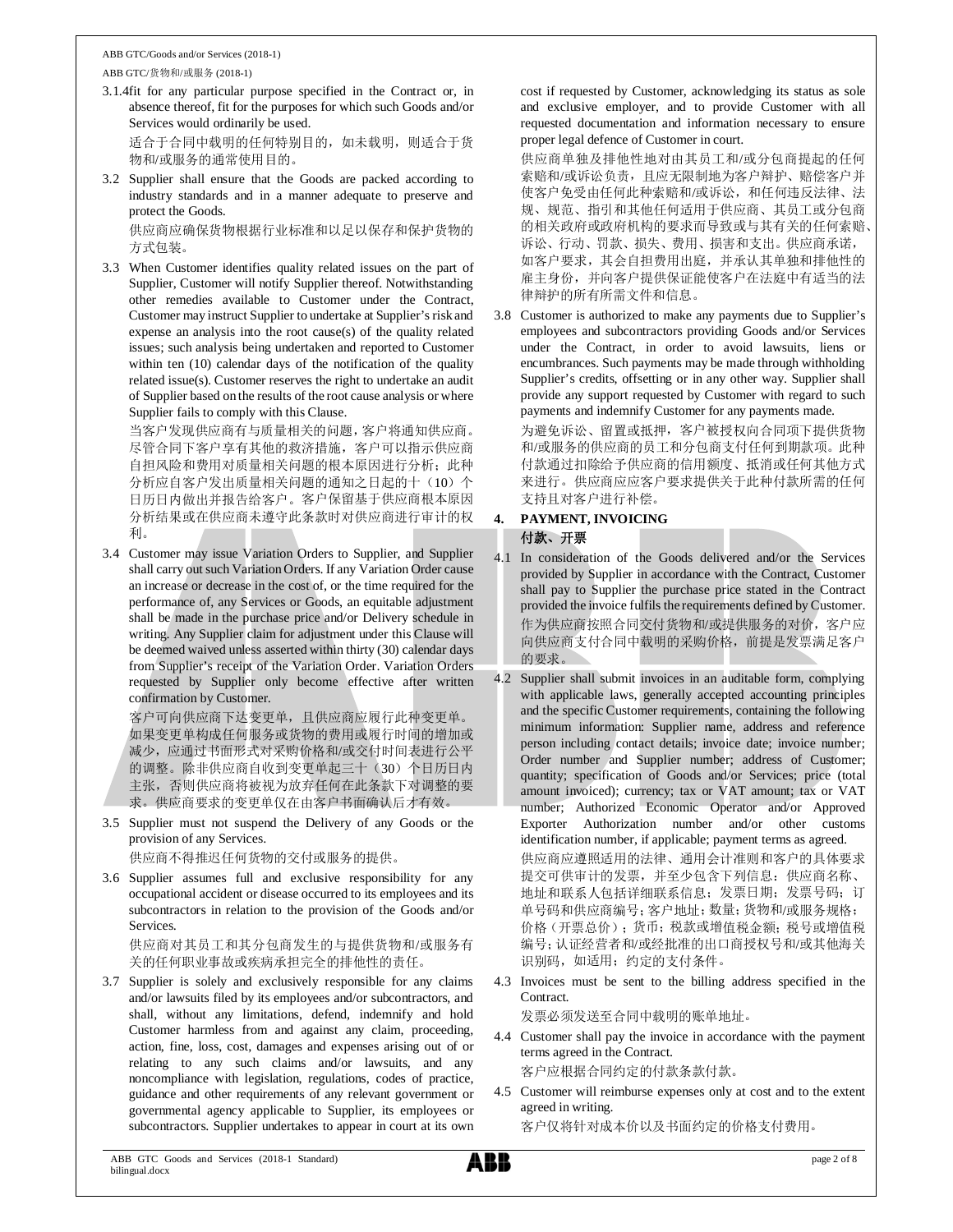ABB GTC/货物和/或服务 (2018-1)

4.6 Services charged on the basis of hourly rates require written confirmation of Supplier's time sheets by Customer. Supplier shall submit such time sheets to Customer for confirmation as may be instructed by Customer but latest together with any related invoice. Confirmation of time sheets cannot be construed as acknowledgement of any claims. Customer is not obliged to pay invoices based on time sheets which are not confirmed by Customer in writing.

以小时收费的服务需要客户书面确认供应商的工时表。供应 商应按照客户指示向客户提交此种工时表以供确认,但最迟 应与任何相关发票一同提交。对工时表的确认不被解释为对 任何索赔的确认。客户没有义务对未经客户书面确认的工时 表进行结账。

4.7 Customer reserves the right to set off or withhold payment for Goods and/or Services not provided in accordance with the Contract.

客户有权抵销,或客户有权扣减未遵照合同规定所供货物和/ 或服务的款项。

- **5. DELIVERY, PERFORMANCE OF SERVICES** 交付,履行服务
- 5.1 Unless agreed otherwise in the Contract, the Goods shall be delivered in accordance with INCOTERMS 2010 FCA, to the place defined in the Contract or, if no such place has been defined, to Customer's place of business.

除非合同中另有约定,货物应根据《国际贸易术语解释通则 2010》FCA术语交付至合同中载明的地点,如未载明该地点, 应交付至客户营业地点。

5.2 The Services shall be provided at the place specified in the Contract or, if no such place has been specified, at Customer's place of business.

应在合同中载明的地点提供服务,如未载明该地点,应在客 户营业地点提供该服务。

- 5.3 Supplier shall provide no later than at the time of acceptance of the Contract the following minimum information: number of packages and contents, the customs tariff numbers of the country of consignment, and the countries of origin for all Goods. For controlled Goods, the relevant national export control numbers must be indicated and, if the Goods and/or Services are subject to U.S. export regulations, the U.S. Export Control Classification Numbers (ECCN) or classification numbers of the International Traffic in Arms Regulations (ITAR) must be specified. Proofs of preferential origin as well as conformity declarations and marks of the country of consignment or destination are to be submitted without being requested; certificates of origin upon request. Supplier shall state the Order number on all invoices (in particular but not limited to commercial, pro forma or customs invoices). 供应商应不迟于在接受合同时至少提供以下信息:包裹数量 和容量、起运国的海关关税号,所有货物的来源国。对于受 监管的货物,必须注明相关的国家出口控制号,如果货物和/ 或服务须遵守美国出口法律,必须注明《美国出口控制分类 编号》(ECCN)或《国际武器贸易条例》(ITAR) 分类号。无需 要求,应提交优惠原产地证明、合规申报和起运国或目的国 标志;一经要求,提交原产地证明。供应商应在所有发票上 注明订单编号(特别是但不限于商业、形式或海关发票)。
- 5.4 The Goods shall be delivered, and Services shall be provided during Customer's business hours unless otherwise requested by Customer.

除非客户另有要求,否则应在客户的营业时间内交付货物, 提供服务。

5.5 Upon Delivery, Supplier (or its appointed carrier) shall provide Customer a delivery note and any other required export and import documents not mentioned in Clause 5.3. If Customer has approved

partial delivery, such delivery note shall also include the outstanding balance.

交付时,供应商(或其指定承运人)应向客户提供交货单和 任何第 5.3 条中未提及的其他所需的出口和进口文件。如果 客户批准部分交付,则交货单应包含剩余未交付的数量信息。

5.6 Ownership of the Goods passes to Customer at Delivery. To the extent that the Goods contain Embedded Software, ownership of such Embedded Software will not pass to Customer, but Supplier shall grant, or  $-$  as applicable  $-$  shall procure that the third party owner grants, Customer and all users a worldwide, irrevocable, perpetual, transferable, non-exclusive, royalty-free right to use the Embedded Software as integral part of such Goods and/or for servicing either of them.

货物的所有权在交付时转移给客户。如果货物包含嵌入式软 件,相关嵌入式软件的所有权不转移给客户,但是对于作为 货物一部分和/或服务于其中任一的嵌入式软件,供应商应授 权或应使第三方所有者授权(如适用)客户和所有用户全球 性的、不可撤消的、永久性的、可转让的、非排他性的、免使 用费的使用嵌入式软件的权利。

### **6. ACCEPTANCE**

### 验收

6.1 Delivery of Goods or provision of Services may not be deemed to be acceptance of such Goods or Services by Customer. Customer shall have reasonable time to inspect or test the Goods and/or Services and to report any defects to Supplier. If a defect in the Goods and/or Services was not reasonably detectable during the inspection, Customer shall have reasonable time to provide notice of such defect after it has become apparent and/or to reject the Goods and/or Services.

交付货物或提供服务不应被视为客户接受此种货物或服务。 客户应有合理时间检验或测试货物和/或服务和向供应商报 告任何瑕疵。如果货物和/或服务的瑕疵无法在检验中被合理 察觉,则在该瑕疵变得明显之后客户应有合理时间就此种瑕 疵发出通知和/或拒绝货物和/或服务。

6.2 The Parties may agree on a certain acceptance procedure, in which case acceptance will be subject to Customer's written acceptance statement. Supplier shall inform Customer in writing within a reasonable time period in advance when the Goods and/or Services are ready for acceptance.

双方可以约定某种验收程序,客户发出书面验收声明视为接 受。供应商应在合理时间内就货物和/或服务可供验收的时间 事先书面通知客户。

6.3 Customer may enforce any remedy defined in the Contract for any rejected Goods or Services.

客户可以针对任何被拒绝的货物或服务采取合同中载明的任 何救济。

### **7. DELAY** 延迟

If the Delivery of Goods or the provision of Services does not comply with the agreed date(s), Customer may:

如果交付的货物或提供的服务未遵守约定的日期,客户可以:

- 7.1 terminate the Contract in whole or in part; 全部或部分终止合同;
- 7.2 refuse any subsequent delivery of the Goods or provision of the Services;

拒绝任何后续交付的货物或提供的服务;

7.3 recover from Supplier any expenses reasonably incurred by Customer in obtaining the Goods and/or Services in substitution from another supplier;

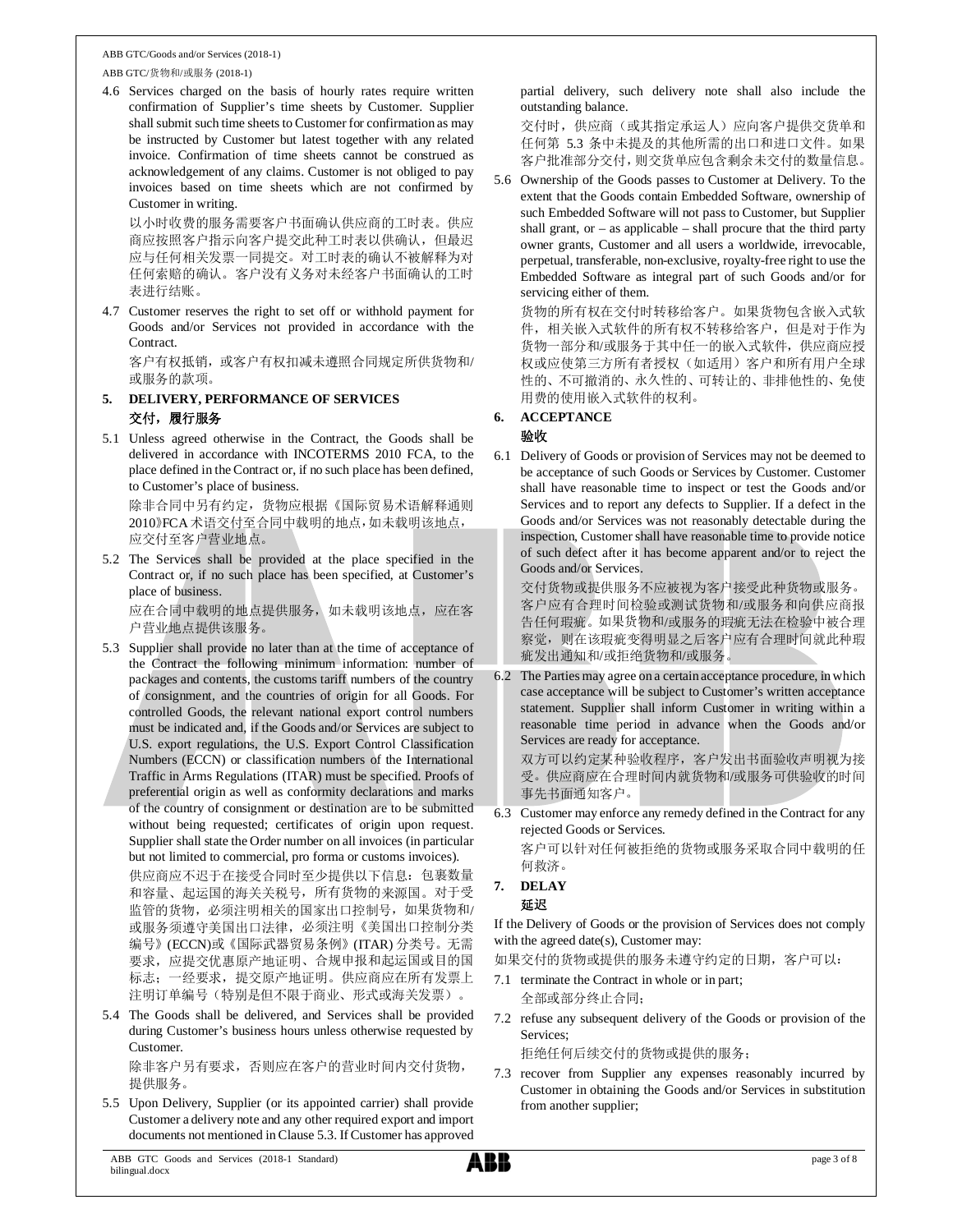ABB GTC/货物和/或服务 (2018-1) 要求供应商赔偿客户从其他供应商处获得替代货物和/或服 务合理产生的任何费用;

- 7.4 claim damages for any cost, loss, expenses and liquidated damages incurred by Customer which are attributable to Supplier's delay; and 就可归因于供应商延迟的任何成本、损失、费用和违约金进
- 行索赔;和 7.5 claim liquidated damages as agreed in the Contract. 按合同约定要求违约金。

# **8. WARRANTY AND REMEDIES** 质保和救济

- 8.1 Supplier warrants that the Goods and/or Services comply with the Contract, including but without limitation to Supplier's responsibilities as defined in Clause 3.1. 供应商保证货物和/或服务符合合同,包括但不限于第 3.1 条 中定义的供应商责任。
- 8.2 Supplier warrants that the Goods are new and unused at the date of Delivery and remain free from defects during the warranty period.

供应商保证货物在交付日是全新未用的,并在质保期内无瑕 疵。

- 8.3 The warranty period is twenty four (24) months from Delivery. 质保期为交付后二十四(24)个月。
- 8.4 In case of breach of any warranty which is not remedied within forty eight (48) hours from Customer's notification, or in case of any other breach of the Contract, Customer is entitled to enforce any or more of the following remedies at its discretion and at Supplier's expense:

如果违反任何质保规定,且未在客户通知后的四十八(48) 个小时内补救,或如有任何其他违反合同的行为,客户有权 自主决定并由供应商承担费用实施以下任何或多项救济:

8.4.1to give Supplier another opportunity to carry out any additional work necessary to ensure that the Contract is fulfilled, and/or to obtain prompt repair or replacement of the defective Goods and/or Services;

给予供应商另一个机会采取额外的必要措施,以确保满足合 同要求,和/或迅速修理或更换有瑕疵的货物和/或服务;

8.4.2to carry out (or to instruct a third party to carry out) any additional work necessary to make the Goods and/or Services comply with the Contract;

采取(或指示第三方采取)任何额外的必要措施使货物和/或 服务符合合同要求;

8.4.3to refuse any further Goods and/or Services; 拒绝任何后续的货物和/或服务;

8.4.4to claim such damages as may have been sustained by Customer as a result of Supplier's breach of the Contract; 就供应商违反合同导致客户遭受的损害进行索赔;

8.4.5to terminate the Contract; in such event Customer has no obligation to compensate Supplier, and, at Customer's option, Supplier shall pay back to Customer any remuneration received from Customer for the Goods and/or Services and take back the Goods at Supplier's own cost and risk.

终止合同;在此情况下,客户没有义务补偿供应商,且如客 户要求,供应商应将任何从客户处收取的货物和/或服务的款 项返还客户,并自担费用和风险取回货物。

8.5 In case of a breach of any warranty, the entire warranty period shall be restarted for the defective Goods/Services from the date the remediation is completed to Customer's satisfaction. 如果违反任何质保规定,有瑕疵的货物/服务的整个质保期间 应自补救措施以客户满意的方式实施完毕之日起重新起算。

8.6 The rights and remedies available to Customer under the Contract are cumulative and are not exclusive of any rights or remedies available at law or in equity.

客户享有的合同下的权利和救济是累积性的,并不排除根据 法律或衡平法享有的任何权利或救济。

# **9. INTELLECTUAL PROPERTY RIGHTS** 知识产权

9.1 Subject to Clause 9.2, Supplier hereby grants Customer, or undertakes to procure that Customer is granted, a worldwide, irrevocable, transferable, non-exclusive, royalty-free license to use the Intellectual Property Rights in the Goods, including Embedded Software, if any.

根据第 9.2 条,供应商在此授予客户,或承诺使客户被授予全 球范围内的、不可撤销的、可转让的、非排他性的、免费的使 用货物,包括嵌入式软件(如有)的知识产权的许可。

9.2 Supplier herewith assigns to Customer full ownership rights in any Intellectual Property Rights in Goods resulting from the Services. Supplier further agrees, upon Customer's request and at its cost, to take all further steps necessary to perfect Customer's ownership to the Intellectual Property Rights.

供应商向客户转让服务所产生的货物的任何知识产权的完整 所有权。一旦客户要求并承担其费用,供应商进一步同意采 取所有进一步必要的措施完善客户对知识产权的所有权。

9.3 Intellectual Property Rights in any Goods created by or licensed to Supplier prior or outside a Contract (Pre-Existing IPR) will remain vested in Supplier (or the third party owner). To the extent that Pre-Existing IPR are embedded in any Goods resulting from the Services, Supplier grants, or undertakes to procure that the third party owner grants, Customer and its Affiliates a worldwide, irrevocable, transferable, non-exclusive, royalty-free license to use the Pre-Existing IPR as part of such Goods, including the right to improve, develop, market, distribute, sublicense or otherwise use such Pre-Existing IPR.

在合同生成之前或在合同的范围之外,由供应商创造或许可 给供应商的任何货物的知识产权("既存知识产权")由供应 商(或第三方)所有。如果"既存知识产权"被嵌入任何服务 所产生的货物中,供应商授权,或承诺使第三方所有者授权 客户及其关联公司全球性的、不可撤销的、可转让的、非独 家的、免许可费的许可使用作为该货物一部分的既存知识产 权,包括改进、开发、营销、分销、分许可、或以任何其他方 式使用此种既存知识产权的权利。

9.4 Supplier must specify in writing and prior to Delivery all open source software contained in or used by Embedded Software, if any, and request Customer's written approval. Supplier agrees to replace at its own cost any open source software components rejected by Customer with software of at least the same quality and functionality.

供应商必须在交付之前书面说明所有嵌入式软件包含或使用 的开源软件(如有),并要得到客户书面批准。供应商同意自 担费用以至少同样质量和功能的软件代替客户拒绝的任何开 源软件元件。

9.5 If any claim is made against Customer that the Goods and/or Services infringe a third party's Intellectual Property Rights, Supplier shall at its cost, but at Customer's discretion (i) procure for Customer and Customer's clients, as the case may be, the right to continue using the Goods and/or Services; (ii) modify the Goods and/or Services so they cease to be infringing; or (iii) replace the Goods and/or Services by non-infringing equivalents. Otherwise, Customer is entitled to terminate the Contract and to reclaim all sums which it has paid to Supplier thereunder.

如果因货物和/或服务侵犯第三方知识产权而使客户被提起 任何索赔,供应商应自担费用, 由客户决定(i)为客户和客户

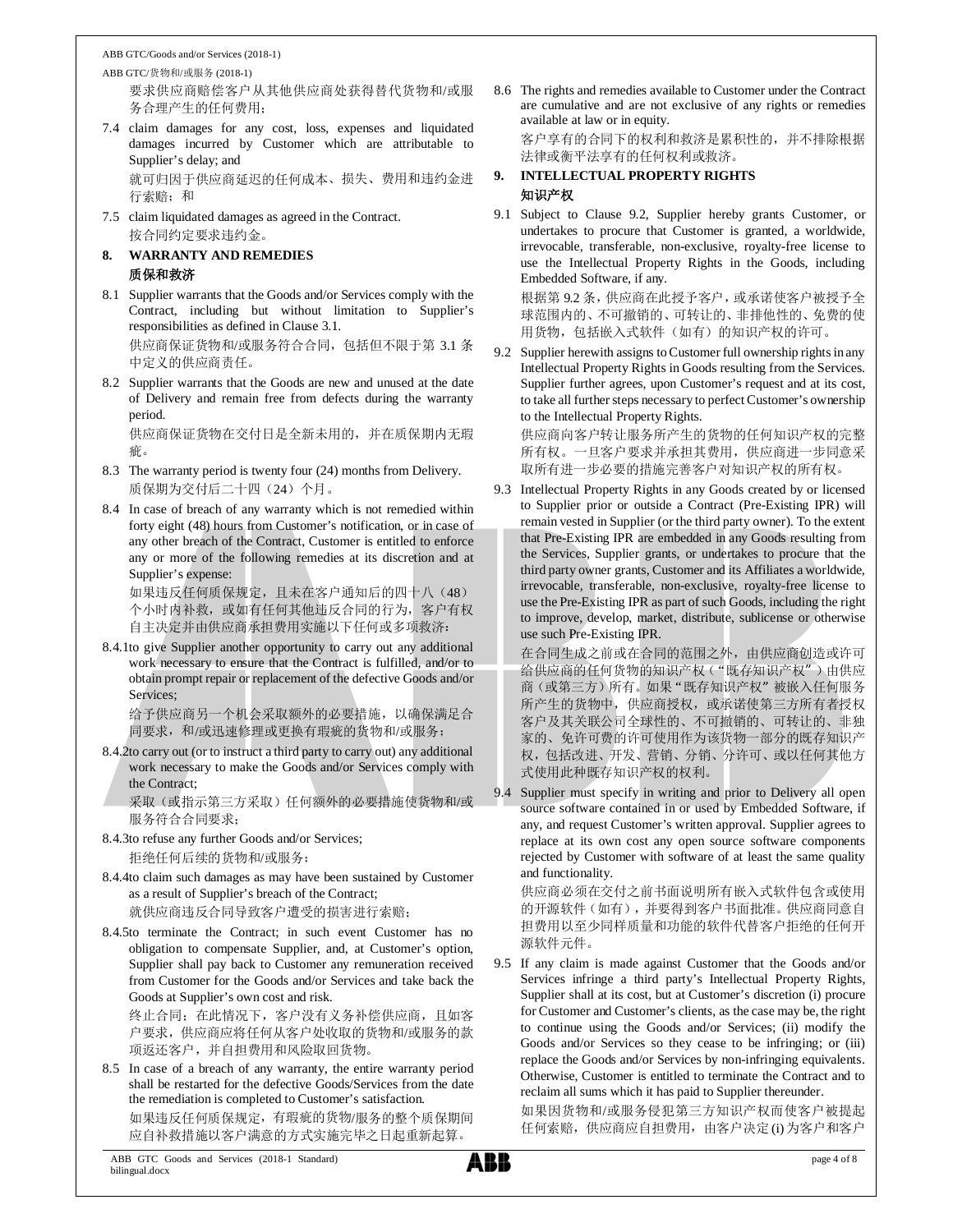ABB GTC/货物和/或服务 (2018-1)

的客户(视具体情况),获得继续使用货物和/或服务的权利; (ii)修改货物和/或服务使之停止侵权;或 (iii) 以不侵权的同等 物代替货物和/或服务。否则,客户有权终止合同并要求供应 商返还所有已支付给供应商的款项。

### **10. COMPLIANCE, INTEGRITY** 诚信合规

- 10.1 Supplier shall provide the Goods and/or Services in compliance with all relevant laws, regulations, and codes of practice. 供应商应遵照所有相关法律、法规、和规范提供货物和/或服 务。
- 10.2 Supplier and its subcontractors must comply with the ABB List of Prohibited and Restricted Substances and report to Customer the substances contained in the Goods. Supplier must also comply with the reporting and other requirements regarding Conflict Minerals made available under **www.abb.com – Supplying – Material Compliance** – **ABB Policy and Supplier Requirements** or otherwise and shall provide Customer with documents, certificates and statements as requested. Any statement made by Supplier to Customer (whether directly or indirectly) with regard to materials used for or in connection with the Goods and/or Services will be deemed to be a representation under the Contract.

供应商和其分包商必须遵守《ABB 禁用和限制物质清单》规 定,并且向客户报告货物中包含的物质。供应商还必须遵守 有关冲突矿产的报告及其它要求,参见:**www.abb.com – Supplying – Material Compliance**–**ABB Policy and Supplier** Requirements, 或经要求应向客户提供文件、证明和声明。任 何供应商向客户所做的关于使用于货物和/或服务的或与货 物和/或服务有关的材料之声明(无论是直接的还是间接的), 将被视为合同下的一种陈述。

10.3 Supplier represents and warrants that it is and will remain fully compliant with all applicable trade and customs laws, regulations, instructions, and policies, including, but not limited to, satisfying all necessary clearance requirements, proofs of origin, export and import licenses and exemptions from, and making all proper filings with appropriate governmental bodies and/or disclosures relating to the provision of services, the release or transfer of goods, hardware, software and technology.

供应商陈述并保证其是并将一直遵守所有适用的贸易和海关 法律,规定,指令以及政策,包括但不限于:满足有管辖权的 政府机构所有必须的清关要求,来源地证明,向其取得进出 口许可和豁免,完成所有适当的备案,和/或披露有关提供服 务,货物、硬件,软件和技术的转让或转移。

10.4 No material or equipment included in or used for the Goods and/or Services must originate from any company or country listed in any relevant embargo issued by the authority in the country where the Goods and/or Services will be used or an authority otherwise having influence over the equipment and material forming part of the Goods and/or Services. If any of the Goods and/or Services are or will be subject to export restrictions, it is Supplier's responsibility to promptly inform Customer in writing of the particulars of such restrictions.

若货物和/或服务在某一国家使用或某一机构以任何方式对 构成货物和/或服务的设备及材料有影响力,则货物和/或服务 不允许包含或使用过来自于被该国家列于禁止或限制贸易清 单上的公司或国家的材料或设备。如果任何货物和/或服务受 到或将要受到出口限制,供应商应负责立即书面告知客户有 关该等限制的详细情况。

10.5 Both Parties warrant that each will not, directly or indirectly, and that each has no knowledge that other persons will, directly or indirectly, make any payment, gift or other commitment to its customers, to government officials or to agents, directors and employees of each Party, or any other party in a manner contrary

to applicable laws (including but not limited to the U. S. Foreign Corrupt Practices Act, the UK Bribery Act 2010 and, where applicable, legislation enacted by member states and signatories implementing the OECD Convention Combating Bribery of Foreign Officials), and shall comply with all relevant laws, regulations, ordinances and rules regarding bribery and corruption. Nothing in the Contract will render either Party or any of its Affiliates liable to reimburse the other for any such consideration given or promised.

双方特此保证,任何一方不会,且未知悉其他人会,直接或 间接地,以违反相关法律(包括但不限于美国《反海外贿赂 法》、《2010 年英国反贿赂法案》,以及适用的经合组织成 员国为实施《禁止在国际商业交易中贿赂外国政府官员公约》 制定的立法)规定的方式,向各方或任何他方客户、政府官 员、双方的代理、董事和员工或任何第三方付款、赠送礼物 或做出其他承诺,并且双方应遵守所有有关贿赂和腐败的法 律、法规、条例和规定。本合同的任何规定均不使任何一方 或任何其关联公司承担义务偿付另一方任何已给予的或承诺 的此种对价。

10.6 Supplier herewith acknowledges and confirms that Supplier has received a copy of ABB's Code of Conduct and ABB's Supplier Code of Conduct or has been provided information on how to access both ABB Codes of Conduct online under **www.abb.com/Integrity**. Supplier agrees to perform its contractual obligations in accordance with both ABB Codes of Conduct.

供应商在此认可并确认,其已收到一份 ABB 的行为准则和 《ABB 供应商行为准则》或已知悉如何在线(**www.abb.com/ Integrity**)获取 ABB 行为准则的信息。供应商同意按照 ABB 的行为准则履行其合同义务。

10.7 ABB has established reporting channels where Supplier and its employees may report suspected violations of applicable laws, policies or standards of conduct: Web portal: **www.abb.com/Integrity – Reporting Channels**; contact details specified on this Web portal. ABB 已建立了报告渠道,供应商和其员工可以通过此渠道报

告可疑的违反适用的法律、政策或标准的行为:网址: **www.abb.com/Integrity – Reporting Channels**;联系详情见网 站。

10.8 Any violation of an obligation contained in this Clause 10 is a material breach of the Contract and entitles the other Party to terminate the Contract with immediate effect and without prejudice to any further rights or remedies available thereunder or at law. Notwithstanding anything to the contrary in the Contract, Supplier shall, without any limitations, indemnify and hold harmless Customer for all liabilities, damages, cost or expenses incurred as a result of any such violation and termination of the Contract, or arising from export restrictions concealed by Supplier.

任何对第 10 条义务的违反是对本合同的实质性违约,并使另 一方有权终止合同并立即生效,且不影响其根据本合同或法 律获得任何进一步的权利或救济。尽管合同中有任何相反规 定,供应商应无限制地补偿和使客户免受由任何此种违反或 终止合同导致的或由供应商隐瞒出口限制导致的所有责任、 损害、成本或费用。

### **11. CONFIDENTIALITY, DATA SECURITY, DATA PROTECTION**

### 保密,数据安全,数据保护

11.1 Supplier shall keep in strict confidence all Customer Data and any other information concerning Customer's or its Affiliates' business, their products and/or their technologies which Supplier obtains in connection with the Goods and/or Services to be

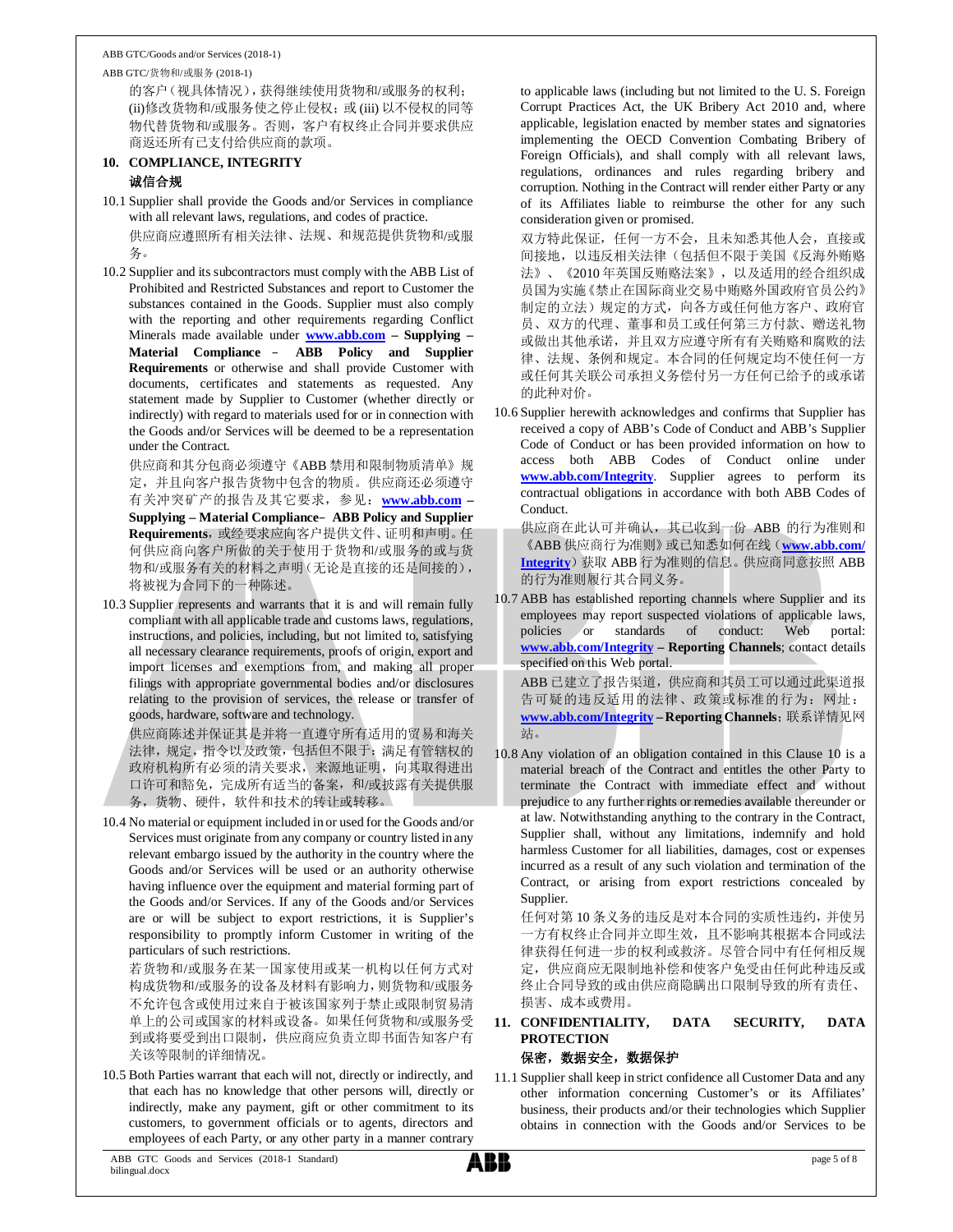#### ABB GTC/货物和/或服务 (2018-1)

provided (whether before or after acceptance of the Contract). Supplier shall restrict disclosure of such confidential material to such of its employees, agents or subcontractors or other third parties as need to know the same for the purpose of the provision of the Goods and/or Services to Customer. Supplier shall ensure that such employees, agents, subcontractors or other third parties are subject to and comply with the same obligations of confidentiality as applicable to Supplier and will be liable for any unauthorized disclosures.

供应商应对供应商获得的所有关于货物和/或服务(无论是接 受合同之前或之后)的客户数据和其他任何关于客户或其关 联公司业务、产品和/或技术的信息进行严格保密。供应商应 对因向客户提供货物和/或服务之目的而需知晓此类保密材 料的供应商的员工、代理或分包商或其他第三方限制披露此 类保密材料。供应商应保证这些员工、代理或分包商或其他 第三方遵守和符合适用于供应商的同样的保密义务,并对任 何未经授权的披露负责。

11.2 Supplier shall apply appropriate safeguards, adequate to the type of Customer Data to be protected, against the unauthorised access or disclosure of Customer Data and protect such Customer Data in accordance with the generally accepted standards of protection in the related industry, or in the same manner and to the same degree that it protects its own confidential and proprietary information – whichever standard is higher. Supplier may disclose confidential information to Permitted Additional Recipients (which means Supplier's authorised representatives, including auditors, counsels, consultants and advisors) provided always that (i) such information is disclosed on a strict need-to-know basis, and (ii) such Permitted Additional Recipients sign with Supplier a confidentiality agreement with terms substantially similar hereto or, where applicable, are required to comply with codes of professional conduct ensuring confidentiality of such information. Supplier shall comply with, and ensure that the Permitted Additional Recipients comply with, any security procedure, policy or standard provided to Supplier by Customer or any of its Affiliates from time to time, and in particular with the ABB Cyber Security Requirements for Suppliers as made available under **www.abb.com/Supplying/Cybersecurity**, or as otherwise set out in the Contract.

供应商应使用足以保护客户数据的合适的保护措施防止未经 授权进入或披露客户数据,根据相关行业通常接受的保护标 准保护客户数据,或与保护其自有保密和专有信息相同方式 和相同程度保护数据-以高者为准。供应商可向"例外许可接 收者"(指供应商授权的代表,包括审计师、顾问、咨询师和 提供建议者) 披露保密信息, 但前提是(i)此种信息严格的以 有必要知道为基础而披露,和(ii)此种例外许可接收者与供应 商签署条款与本合同实质相似的保密协议,或须遵守确保信 息保密的专业行为准则(如适用)。供应商应遵守,且确保例 外许可接收者遵守客户或任何其关联公司向供应商不时提供 的任何安全程序、政策或标准,特别是 ABB 供应商网络安全 要求,参见: www.abb.com/Supplying/Cybersecurity,或合同 中规定的要求。

11.3 Supplier must not (i) use Customer Data for any other purposes than for providing the Goods and/or Services, or (ii) reproduce the Customer Data in whole or in part in any form except as may be required by the Contract, or (iii) disclose Customer Data to any third party, except to Permitted Additional Recipients or with the prior written consent of Customer.

不允许供应商(i) 为非提供货物和/或服务之目的使用客户数 据; 或(ii) 以任何形式全部或部分复制客户数据, 除非该等复 制是履行合同所需的; 或(iii)向任何第三方披露客户数据, 向 例外许可接收方披露和客户事先书面同意除外。

11.4 Supplier shall install and update at its own cost adequate virus protection software and operating system security patches for all computers and software utilized in connection with providing the Goods and/or Services.

供应商应自担费用为与提供货物和/或服务有关的所有电脑 和软件安装和更新足够的病毒防护软件和操作系统安全补丁。

- 11.5 Supplier shall inform Customer without delay about suspicion of breaches of data security or other serious incidents or irregularities regarding any Customer Data. 供应商应不延迟地通知客户对于违反数据安全的怀疑或其他 严重事件或任何和客户数据有关的不寻常事件。
- 11.6 Supplier agrees that Customer may provide any information received from Supplier to Affiliates of Customer and to third parties.

供应商同意客户可以向其关联公司及第三方提供来自于供应 商的任何信息。

11.7 Protection of Personal Data

个人数据保护

11.7.1 If Customer discloses Personal Data to Supplier, Supplier shall comply with all applicable data protection laws and regulations.

如果客户向供应商披露个人数据,供应商应遵守所有适用的 数据保护法律和法规。

11.7.2 Supplier shall apply appropriate physical, technical and organizational measures to ensure a level of security of Personal Data appropriate to the respective risk and the ability to ensure the ongoing confidentiality, integrity, availability and resilience of processing systems and services.

供应商应采取适当的物理、技术和组织措施来确保有合适的 个人数据安全等级以应对相关风险及保证处理系统和服务的 持续保密性、合规性、可用性和恢复力的能力。

11.7.3 Supplier agrees that it will not withhold or delay its consent to any changes to this Clause 11 which in Customer's or its Affiliates' reasonable opinion are required to be made in order to comply with applicable data protection laws and regulations and/or with guidelines and advice from any competent supervisory authority, and agrees to implement any such changes at no additional cost to Customer.

对于客户或其关联公司合理认为为遵守适用的数据保护法律 及法规和/或来自任何主管监督机构的指示和建议而有必要 对第 11 条进行的变更,供应商同意其将不会拒绝或延迟同意 该等变更,且供应商同意不会因任何此种变更的实施而向客 户收取额外费用。

11.7.4 Supplier acknowledges that the processing of Personal Data in accordance with the Contract may require the conclusion of additional data processing or data protection agreements with Customer or its Affiliates. To the extent such additional agreements are not initially concluded as part of the Contract, Supplier, its relevant Affiliates or subcontractors shall upon Customer's request promptly enter into any such agreement(s), as designated by Customer and as required by mandatory law or a competent data protection or other competent authority.

供应商认可根据合同进行的个人数据处理可能需要与客户或 其关联公司签订额外的数据处理或数据保护协议。如果此种 额外协议最初并未作为合同的一部分订立,则一经客户要求, 供应商、其相关关联公司或分包商应立即签署任何此种客户 指定及强制法要求或数据保护主管机构或其他主管机构要求 的协议。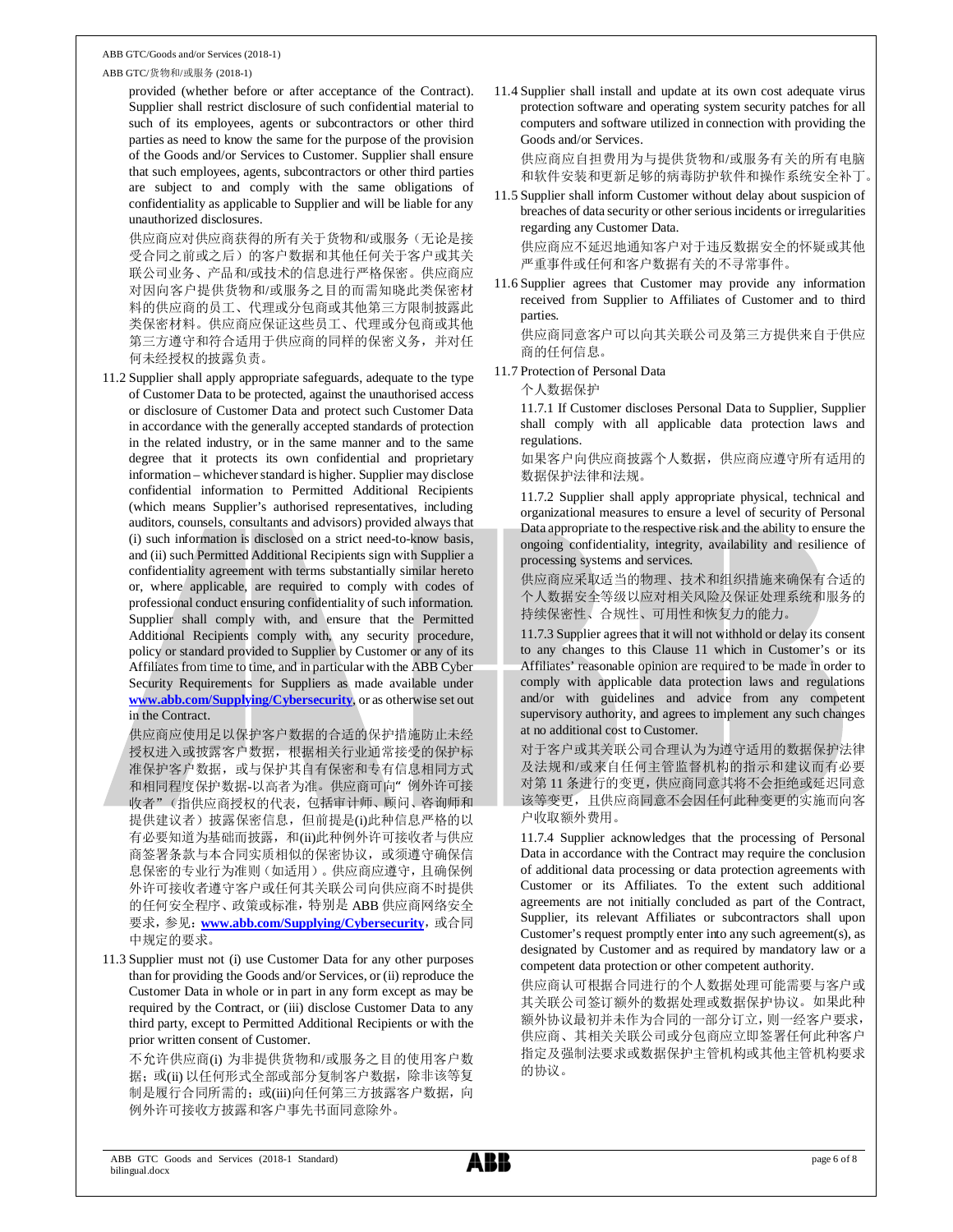# **12. LIABILITY AND INDEMNITY** 责任和赔偿

12.1 Without prejudice to applicable mandatory law, Supplier shall, without any limitations, indemnify and hold harmless Customer for all liabilities, damages, cost, losses or expenses incurred by Customer as a result of Supplier's breach of the Contract. Supplier shall, without any limitations, indemnify and hold harmless Customer for any claim made by a third party against Customer in connection with the Goods and/or Services, including but without limitation to claims that such Goods and/or Services infringe a third party's Intellectual Property Rights. Upon Customer's request Supplier shall defend Customer against any third party claims.

在不影响适用的强制性法律的情况下,供应商应无限制地补 偿客户和使客户免受由于供应商违反合同而使客户遭受的所 有责任、损害、费用、损失或开支。供应商应无限制地补偿客 户和使客户免受第三方向客户提出的与货物和/或服务有关 的任何索赔,包括但不限于此种货物和/或服务侵犯第三方知 识产权的索赔。经客户要求,供应商应就任何第三方索赔为 客户辩护。

12.2 Supplier is responsible for the control and management of all of its employees, suppliers and/or subcontractors, and it is responsible for their acts or omissions as if they were the acts or omissions of Supplier.

供应商负责对其所有员工、供应商和/或分包商进行控制和管 理,并对他们的行为或疏忽负责,就如这些行为或疏忽是供 应商所为。

12.3 Supplier shall maintain in force, and upon request provide evidence of, adequate liability insurance and statutory worker's compensation/employer's liability insurance with reputable and financially sound insurers, which however will not relieve Supplier from any liability towards Customer. The insured amount cannot be considered as limitation of liability.

供应商应有效保存并应要求提供在声誉和经济状况良好的保 险机构投保的足够的责任保险和法定的劳工保险/雇主责任 保险的证明,但该保险并不免除任何供应商向客户承担的责 任。投保额不应被视为责任限制。

12.4 Customer reserves the right to set off any claims under a Contract against any amounts owed to Supplier.

客户有权以合同项下的任何索赔额抵消应付给供应商的任何 款项。

# **13. TERMINATION**

# 终止

13.1 Customer may terminate the Contract for convenience in whole or in part by giving Supplier thirty (30) calendar days written notice. In such event Customer shall pay to Supplier the value of the delivered but unpaid Goods and/or Services and proven direct cost reasonably incurred by Supplier for the undelivered Goods and/or Services, however in no event more than the price for the Goods and/or Services agreed under the Contract. No further compensation will be due to Supplier.

客户可提前三十(30)个日历日向供应商发出书面通知因便 利全部或部分终止合同。在这种情况下,客户应向供应商支 付已提供的但未被偿付的货物和/或服务的价值和未提供的 货物和/或服务所产生的经过证实的直接合理成本,但是在任 何情况下该支付金额不应超过合同项下的货物和/或服务价 格。供应商将不能获得任何进一步补偿。

13.2 In the event of Supplier's breach of the Contract, Customer is entitled to terminate the Contract in accordance with Clause 8.4. 在供应商违反合同的情况下,客户有权根据第 8.4 条终止合 同。

13.3 Customer may terminate the Contract with immediate effect by notice in writing in the event that (i) an interim order is applied for or made, or a voluntary arrangement approved, or a petition for a bankruptcy order is presented or a bankruptcy order is made against Supplier; or (ii) any circumstances arise which entitle the court or a creditor to appoint a receiver or administrator or to make a winding-up order; or (iii) other similar action is taken against or by Supplier by reason of its insolvency or in consequence of debt; or (iv) there is a change of control of Supplier.

若(i)针对供应商已申请临时指令、或批准的自愿安排、或已 申请破产指令或已经做出破产指令; 或(ii)出现了法院或债权 人指定了接管人或管理人的任何情形,或做出了自愿清算指 令;或(iii)因破产或由此产生的债务已提起针对供应商的或供 应商提起了其他类似的行动;或(iv)供应商的控制权有变化, 客户可以通过书面通知终止合同并立即生效。

13.4 Upon termination Supplier shall immediately and at Supplier's expense return to Customer all Customer property (including any Customer Data, documentation, and transfer of Intellectual Property Rights) then under Supplier's control and provide Customer with the complete documentation about the delivered Goods and/or Services.

一旦合同终止,供应商应自担费用立即将所有供应商控制的 客户财产(包括任何客户数据、文档、和转让的知识产权)返 还给客户,并向客户提供完整的与已交付货物和/或服务相关 的文档。

# **14. FORCE MAJEURE**

# 不可抗力

14.1 Neither Party will be liable for any delay or failure to perform its obligations under a Contract if the delay or failure results from an event of Force Majeure. Force Majeure means an event that was not foreseeable by the affected Party at the time of execution of the Contract, is unavoidable and outside the reasonable control of the affected Party, provided that it cannot overcome such event despite all reasonable efforts, and that it provides notice to the other Party within five (5) calendar days from occurrence of the Force Majeure event.

任何一方不对由于不可抗力事件导致的延迟履行或未能履行 合同项下的义务负责。不可抗力事件指受影响方在执行合同 时不能预见、不可避免的和在受影响方合理控制之外的事件, 前提条件是尽管付出了所有合理努力,受影响方仍无法克服 此种事件,并且受影响方在发生不可抗力事件后五(5)个日 历日内通知了另一方。

14.2 If a Force Majeure event exceeds thirty (30) calendar days, either Party may terminate the Contract forthwith by written notice without liability. Each Party shall use reasonable efforts to minimise the effects of the Force Majeure event.

如果不可抗力事件持续超过三十(30)个日历日,任何一方 可以通过书面形式通知终止合同,而无需承担责任。每方都 应尽其合理努力,减轻不可抗力事件的影响。

### **15. ASSIGNMENT AND SUBCONTRACTING** 转让和分包

15.1 Supplier may neither assign, nor transfer, encumber nor subcontract the Contract, nor any parts thereof (including any monetary receivables from Customer) without prior written approval of Customer.

未经客户的事先书面批准,供应商不得转让、转移、抵押或 分包合同或其任何部分(包括来自客户的任何应收款)。

15.2 Customer may assign, transfer, encumber, subcontract or deal in any other manner with the Contract or parts thereof to its Affiliates.

客户可将合同或其任何部分转让、转移、抵押、分包或以其 他方式交易给其关联公司。